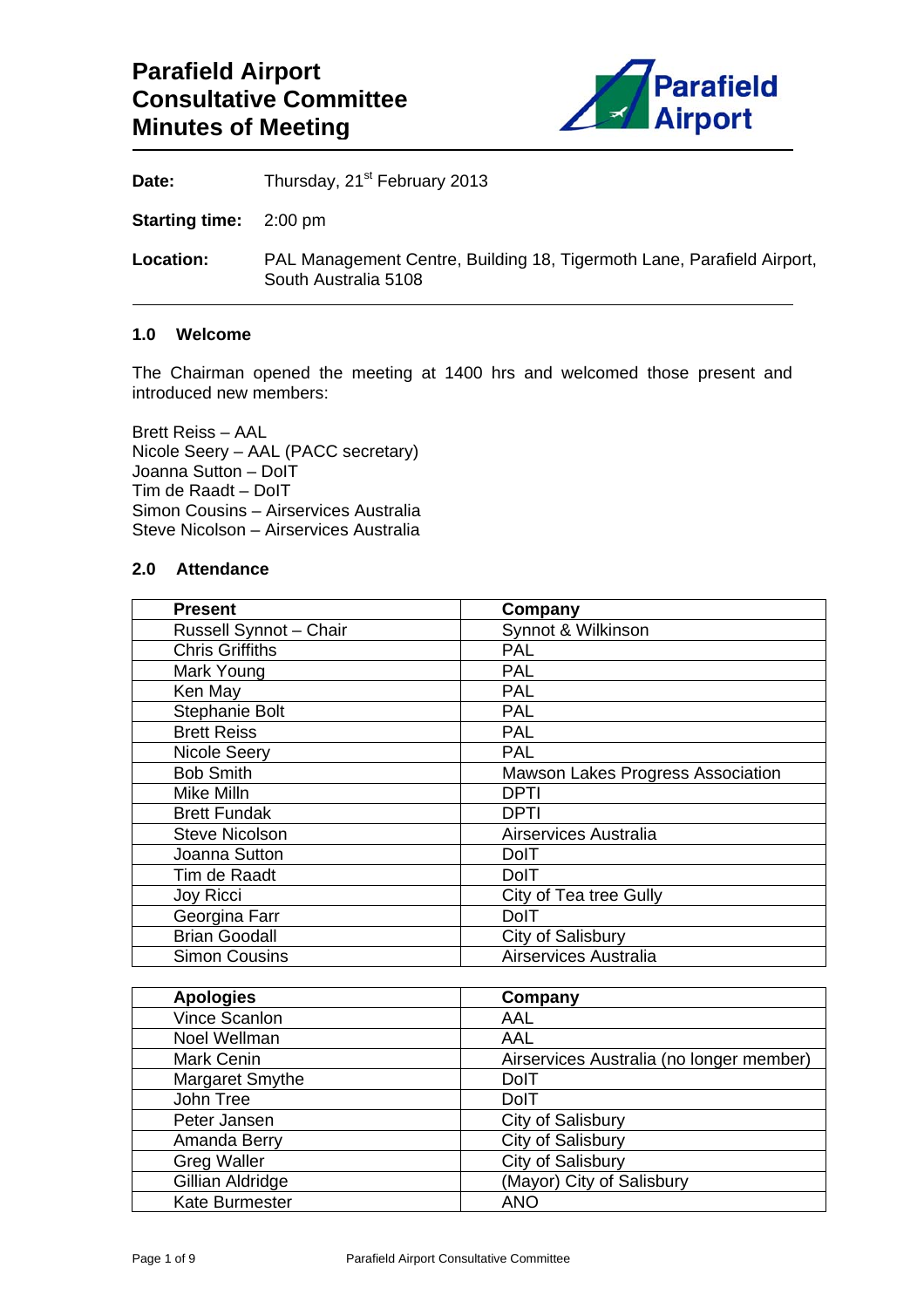| Neil Hyland      | Uni SA                            |
|------------------|-----------------------------------|
| Andrea Jorgensen | <b>DPTI</b>                       |
| Mathew Werfel    | Nick Champion's Office            |
| Michelle Tucker  | City of Salisbury                 |
| Johan Pienaar    | <b>Flight Training Adelaide</b>   |
| Dennis Wisbey    | Aeroservice/GAA                   |
| Alan Launder     | Tony Zappia Representative        |
| Julie Duncan     | <b>Mark Butler Representative</b> |

## **3.0 MINUTES OF PREVIOUS MEETING - 29 NOVEMBER 2012**

Moved Mark Young – and Seconded Georgina Farr –- that the notes of the 29 November 2012 meeting be adopted - Carried

### **4.0 CORRESPONDENCE**

The Committee was notified of new procedure including briefing papers. Briefing papers will be submitted to secretariat 2 weeks before the next meeting and will be distributed with an Agenda one week prior to next meeting.

The Planning Coordination Forum may be an exception as the meeting is held one week prior to PACC.

### **Correspondence In:**

Apologies Planning Report Uni SA Report Local resident report 'over flight'

### **Correspondence Out:**

Nil

### **5.0 ACTION ITEMS**

### **5.1 Airservices Australia Review of the Presentation of Noise Complaint Information and Reporting**

This item was moved from the Action items as ASA will cover the topic in their regular report under Item 7.2.

### **5.2 Community Membership – City of Salisbury Information**

The search for additional community representatives will be raised through Councils again as none was forthcoming – the outcome of approaches will be reported at next meeting.

### **5.3 PATWG Conformance Report**

This item was held over as the next meeting will take place in next 2 weeks.

### **5.4 Review proposed terms of reference PACC**

There being no further discussion about the Term of Reference, the adoption of the revised Terms of Reference was agreed.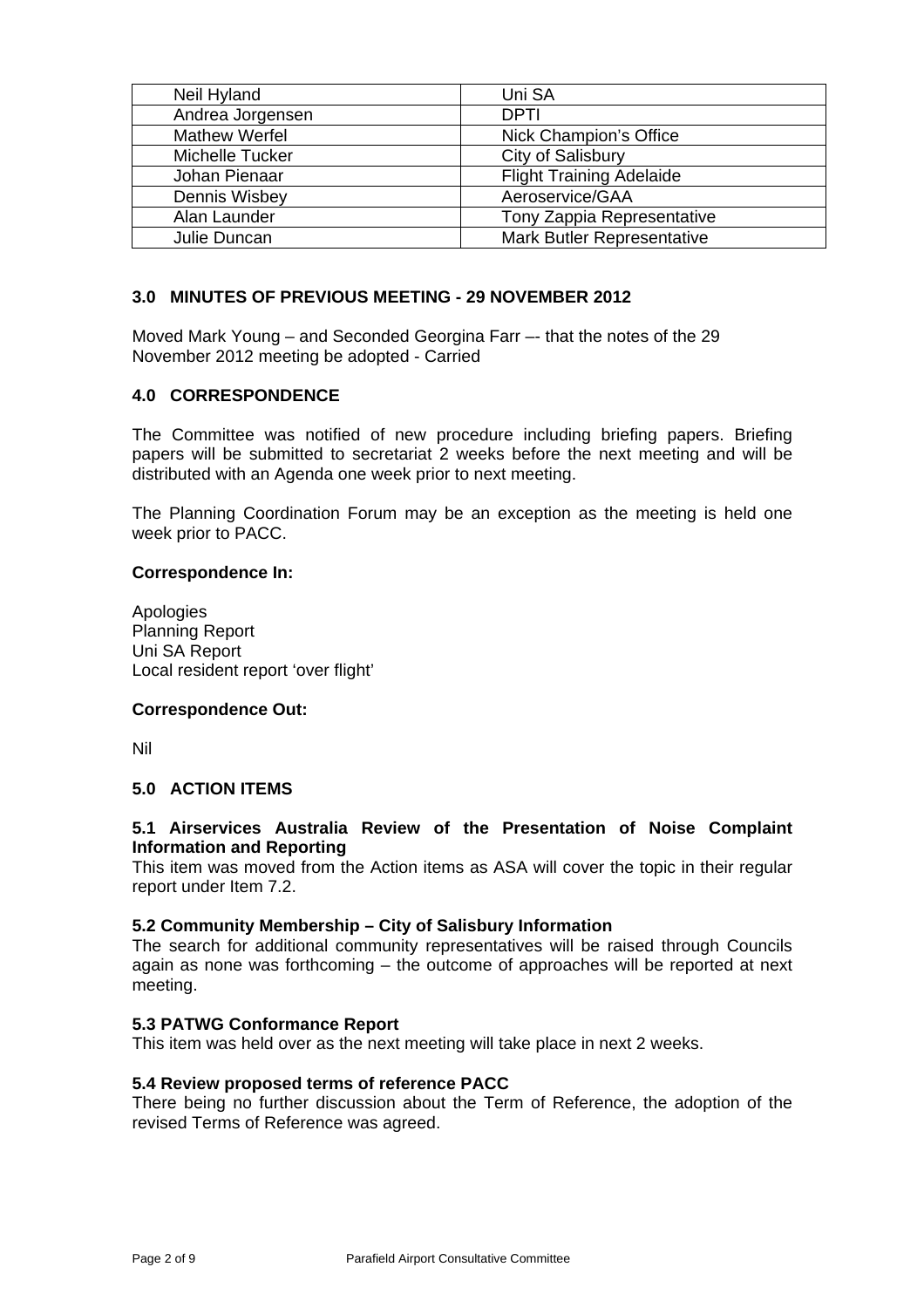## **6.0 AIRPORT UPDATE**

## **6.1 PARAFIELD AIRPORT REPORT**

PAL in conjunction with Flight Training Adelaide are pleased to announce the winner of the Parafield Airport Youth Flying Training Scholarship is Bradley Conway. Brad will commence his course with Adelaide Flight Training Centre on 4<sup>th</sup> March.

The Classic Jets Fighter Museum is holding an Antique and Classic Aircraft Air Display on Sunday  $17<sup>th</sup>$  of March. The event will be held on the Eastern apron and promises to be of great interest to aviation enthusiasts.

## **6.2 PROPERTY REPORT**

Arrangements are expected to be settled in February, 2013 for the Helistar Helicopter operations to be relocated from Parafield to Adelaide Airport (Helicopter Zone). Liaison is also underway for Aeropower to relocate from Hangar 50 to Hangar 26, which would have the effect of relocating all Helicopter Operational Services away from the current eastern helipad (consistent with the aim of closure in the Master Plan 2012).

Traffic engineering advice is being obtained for a left-in, left-out access point into the Commercial Estate Precinct at Freda Thomson Place, which is currently a left-in access way only.

The Lease for the Hutchinson 3G Mobile Phone Telecommunications Tower located adjacent to Freda Thomson Place expires at the end of March 2013 and is to be decommissioned and removed from the site.

In conjunction with concession bids at Adelaide Airport, the Billboard advertising in Precincts approved for such in the Master Plan (2012) at Parafield is subject to a tender call. Some relocation may occur, noting the potential for future new roadway, intersections (e.g. Kesters Road alignment).

Planning is commencing on the planting of mounds that face the Cross Keys Precinct, which adjoin Mawson Lakes (The Bridges) residential area. Liaison is being reinitiated with City of Salisbury in this respect.

# **6.3 ENVIRONMENTAL REPORT**

Former TAE Electroplating Workshop – Remediation is continuing into 2013 on chromium contamination contained beneath the current workshop.

Commercial Precinct – Illegal dumping behind the retail strip has again been observed. PAL is to approach tenants and place signage along the rear service road.

Noise – no ground-based noise complaints were received.

Annual Environment Report – The 2011-2012 Environment Report for Parafield Airport was accepted by the Department for Infrastructure and Transport.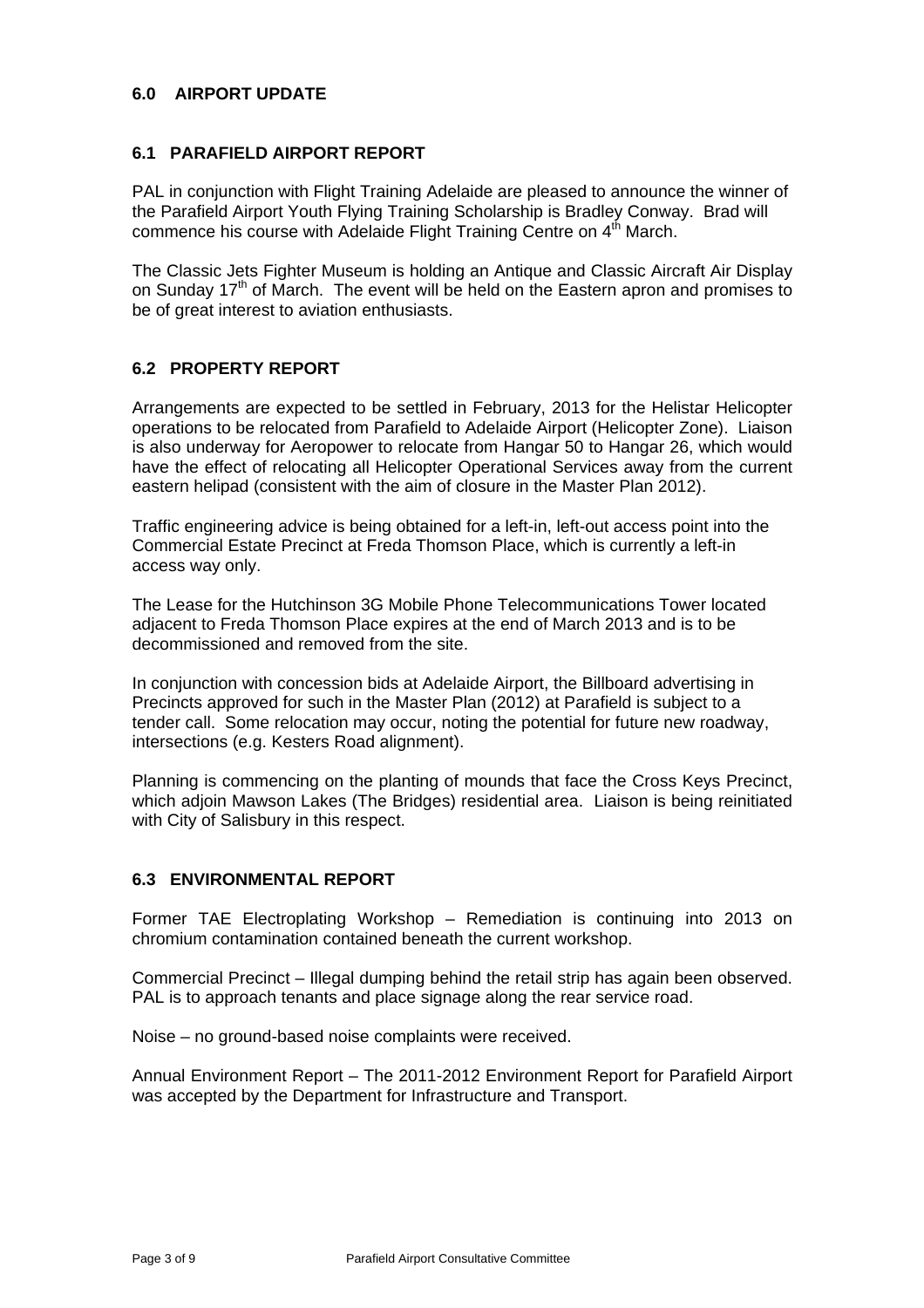# **WILDLIFE HAZARD MANAGEMENT REPORT**

Parafield joined with RAAF Edinburgh in late 2012 to form a combined Wildlife Hazard Management Group.

- In 2012, numbers of very high / high risk species observed on airport were generally above calculated threshold levels. Feral pigeons, galahs and silver gulls are of most concern.
- Additional wildlife control activities focussed on increasing airside harassment of high risk species and airside fox control.
- Whole of metropolitan Adelaide wildlife risk mapping, together with RAAF, deferred to 2013.
- Total reported strikes for 2012:
	- o strike events 19
	- $\circ$  significant strike events  $-4$
	- $\circ$  significant events resulting in aircraft damage and/or delay  $-0$



## **6.4 PLANNING CO-ORDINATION FORUM REPORT**

The Chair of the Airport Planning Coordination Forum (PCF), Mr Brenton Burman provided the following summary of the PCF meeting held on 14 February 2013.

## **1. Airport Development Programme and Activities**

- Ken May provided an update of development activities for both Adelaide and Parafield Airports.
- Brett Reiss provided an environmental update for both Adelaide and Parafield Airports.

## **2. Regional Planning Initiatives and Off-Airport Development Approvals**

- Andrea Jorgensen from DPTI (Planning) provided a report on State planning initiatives:
	- o Salisbury:
		- Main North Road Salisbury South Bulky Goods DPA (Engel land) – Council recently submitted an amended SOI in response to the Minister's request for further investigations. DPTI is still reviewing the SOI.
		- Mawson Lakes DPA (land adjacent western end of Parafield) underwent public consultation until mid Nov 2012 and comments submitted to Council.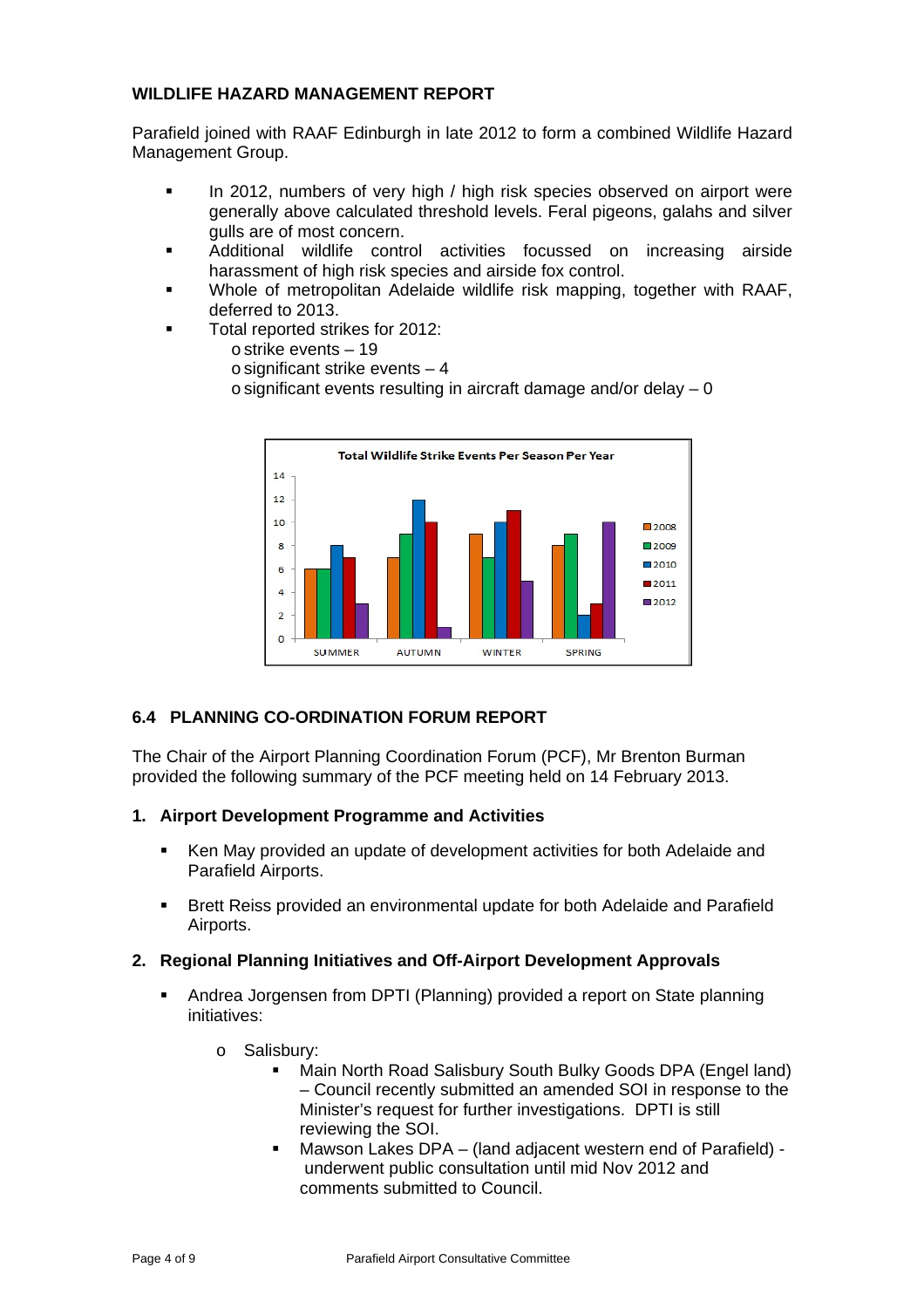- **BDP** and General DPA Council finalising. Yet to be submitted to Minister for approval consideration.
- o Playford:
	- Draft structure plan has completed council & agency consultation. Will undergo public consultation early 2013 subject to Cabinet approval.
	- **DPA (for land surrounding Edinburgh) on hold pending** negotiations for infrastructure (lead by Renewal SA) and detailed Precinct planning for Greater Edinburgh area.
- o Inner Rim Structure Plan & DPAs:
	- The Planning Minister has released the Inner Rim Structure Plan, two Ministerial DPAs ((Burnside & Prospect Councils), along with DPAs from Norwood, Payneham & St Peters Council and Unley and West Torrens Council – to implement the Inner Rim Structure Plan.
	- Such DPAs seek to increase building heights along proposed Urban Corridor Zones.
- o NASF:
	- Draft DPTI implementation to undertake amendments to planning system to reflect NASF signed off by Minister Rau and Cabinet advised of proposed actions. Summary of proposed actions are:
	- **IF In relation to Adelaide, Parafield and Edinburgh Airports:** 
		- 1. Undertake mapping for both ANEC and building heights for inclusion in Development Plans via DPA process.
		- 2. Undertake legislative amendments to Section 8 of Development Regulations 2008 to differentiate referrals to Commonwealth DoIT and Defence as well as CASA (improve efficiencies in sending referrals directly to relevant commonwealth agency instead of all to DoIT).
		- 3. Amendments to relevant modules of SA Planning Policy Library (SAPPL) to reflect NASF principles / guidelines – for insertion into Development Plans.
		- 4. Seek amendments to Building Code of Australia (BCA) for noise mitigation in construction of sensitive developments with particular mapping noise contours. If this does not prove viable, DPTI will need to consider introduction of a Minister's Specification (similar to a local addendum to BCA).
		- 5. NASF also identified a number of non-development matters – DPTI will be seeking for this to be managed between councils and airports.
		- In addition, DPTI has identified a number of regional / non-Commonwealth airports that will be similarly affected. They have been identified for a staged rollout, depending on resources.
- Brett Fundak (DPTI Aviation & Major Projects) advised the following: o Release of the SA Strategic Infrastructure Plan is imminent.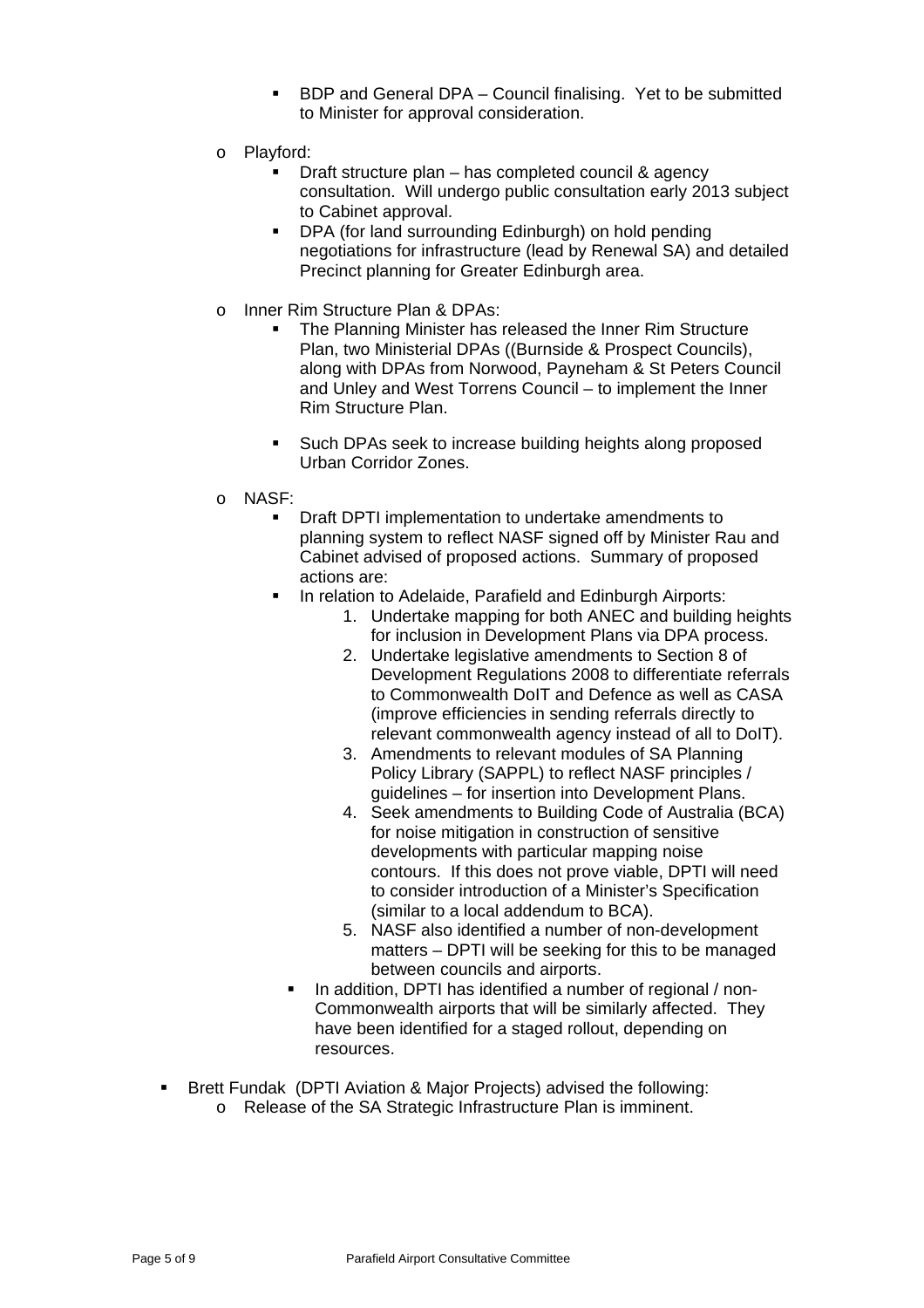## **3. Department of Infrastructure & Transport (Commonwealth)**

- Rod Burgess & Scott Stone provided the following update:
	- $\circ$  For all airport planning and approval processes must take account of the Commonwealth Election date (14 September 2013) and that the Government goes into 'Caretaker Mode' from 12 August.
	- o A review of AS 2021 (Acoustic-Aircraft Noise Intrusion) is currently being proposed – meeting late February to discuss the scope of the review.
	- o NASAF 12-month review of implementation strategy from State and Territory Governments is being undertaken by the Federal Transport Minister in May 2013.
- Kent Quigley (Air Services Australia) provided the following update:
	- o Current focus is on safety and organisational profile (ageing workforce within Air Services Australia).

### **4. Surrounding Councils update:**

- **City of Salisbury** 
	- o *Mawson Lakes Rezoning DPA* acknowledgement that PAL lodged a submission during the Agency consultation period. Council considering Renewal SA Master plan for Technology Park before finalising the DPA.
	- o Revitalisation project for Salisbury City Centre DPA commencing shortly.
	- o Main North Road Salisbury South Bulky Goods DPA (Engel land) Council submitted an amended SOI on 13 February in response to the Minister's request for further investigations.
		- Salisbury Council to advise if SOI can be circulated to interested groups.
		- Meeting with developer, Council, & Scott Stone (DoIT) held on 14 February to discuss height limitations and airport safety issues.
	- o Edinburgh awaiting Department of Defence to provide new ANEFs. Following this, Council will meet with DPTI to determine State's position in relation to residential development adjacent Edinburgh.

A discussion followed around residents lodging complaints, particularly about the height the aircraft were flying and noise emissions.

The importance of public education was highlighted to ensure residents understood the nature of flying at Parafield and the various government organisations that licence and control these aircraft movements. This includes making new residents aware before they purchase properties that they may be affected by aircraft noise. It was noted that Mawson Lakes residents were all aware of Airport before purchasing house as a note was placed on all sale notices.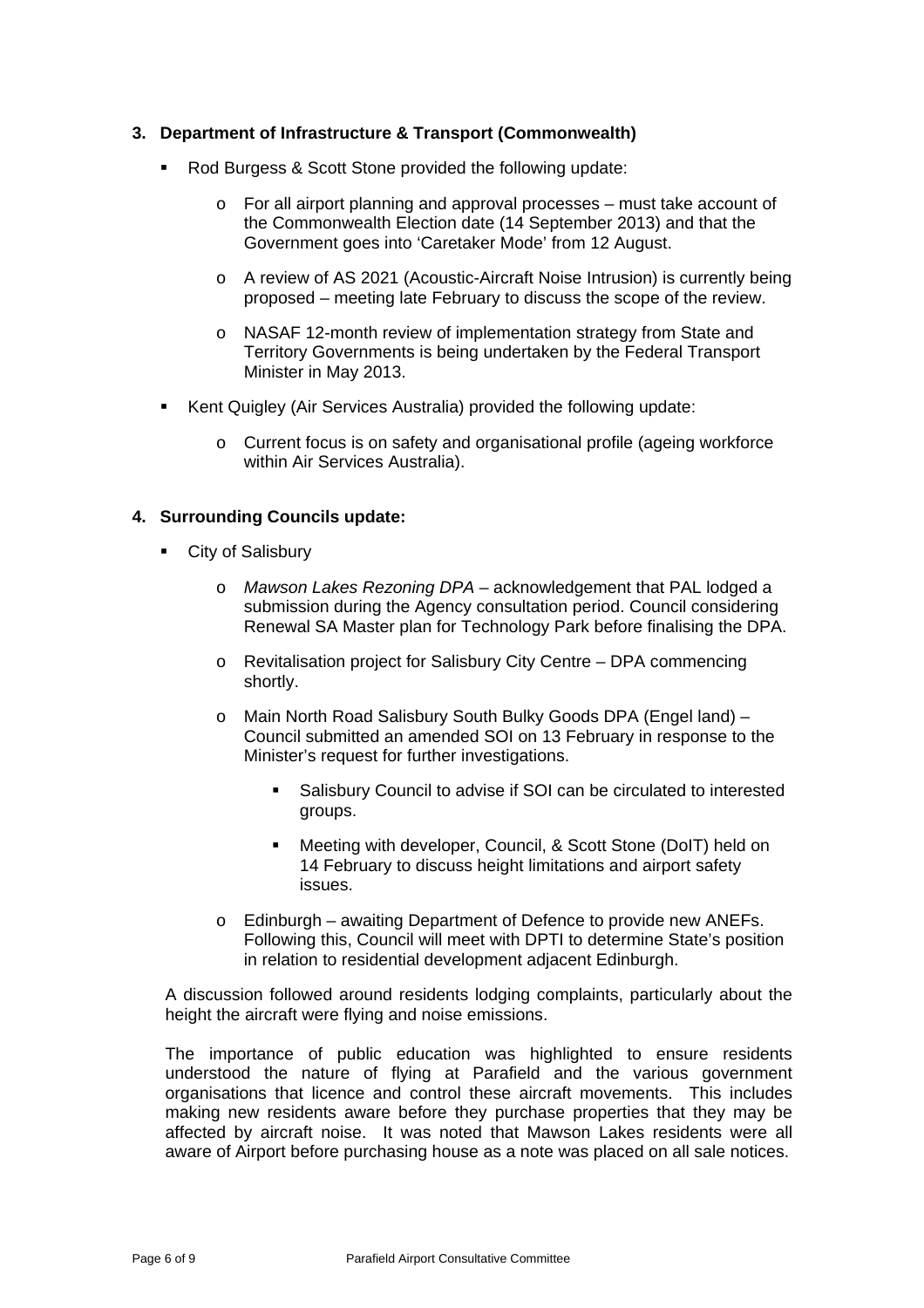# **6.5 PARAFIELD AIRPORT TECHNICAL WORKING GROUP (PATWG)**

Nil to report at this meeting, Report to be tabled for the next meeting.

# **7.0 COMMUNITY AND AIRPORT AGENCY UPDATE**

# **7.1 Department of Infrastructure and Transport Report**

No report from the Department for this meeting.

## **7.2 Airservices Australia**

Simon Cousins has taken over from Mark Cenin as the Airservices representative.

Due to upgrade of data system only Quarter 3 report was available at the meeting http://www.airservicesaustralia.com/wp-content/uploads/Adelaide-2012-3rd-Quarter1.pdf

Quarter 4 http://www.airservicesaustralia.com/wp-content/uploads/Q4-2012-Adelaide-Basin.pdf

# **7.3 FLIGHT TRAINING ADELAIDE REPORT**

- **220 students currently studying at the college.**
- Main customers are Cathay Pacific, Dragonair, Virgin Australia, QantasLink and China Rescue & Salvage Bureau (helicopter training). We also have 2 VET FEE-HELP courses (Australian students) in the college.
- Student residential capacity is now 280 beds.
- New simulator building is almost completed. This will house a Mechtronix FFTX (A320) flight training device and an additional Mechtronix XJ trainer. The simulators will be delivered in 8 to 10 weeks from today.

## **7.4 Uni SA Aviation Academy**

Aviation Academy refurbishment / painting upstairs is now complete

## **2. Shark Patrol**

UniSA Aviation Academy was the successful tenderer to run a seven day a week aerial shark patrol service this summer, commencing Saturday 1 December 2012 through to the end of March 2013.

UniSA's daily patrols run from North Haven to Rapid Bay from 11am to 8pm – during the school holidays patrols were extended to include daily flights along the south coast between Victor Harbor and the Murray Mouth.

## **3. Media visits**

**Wednesday 23 January 2013 Adelaidenow – The Advertiser** 

*http://www.adelaidenow.com.au/news/south-australia/unisas-shark-patrol-working-tospot-sharks-off-adelaides-beaches-this-summer/story-e6frea83-1226563799029*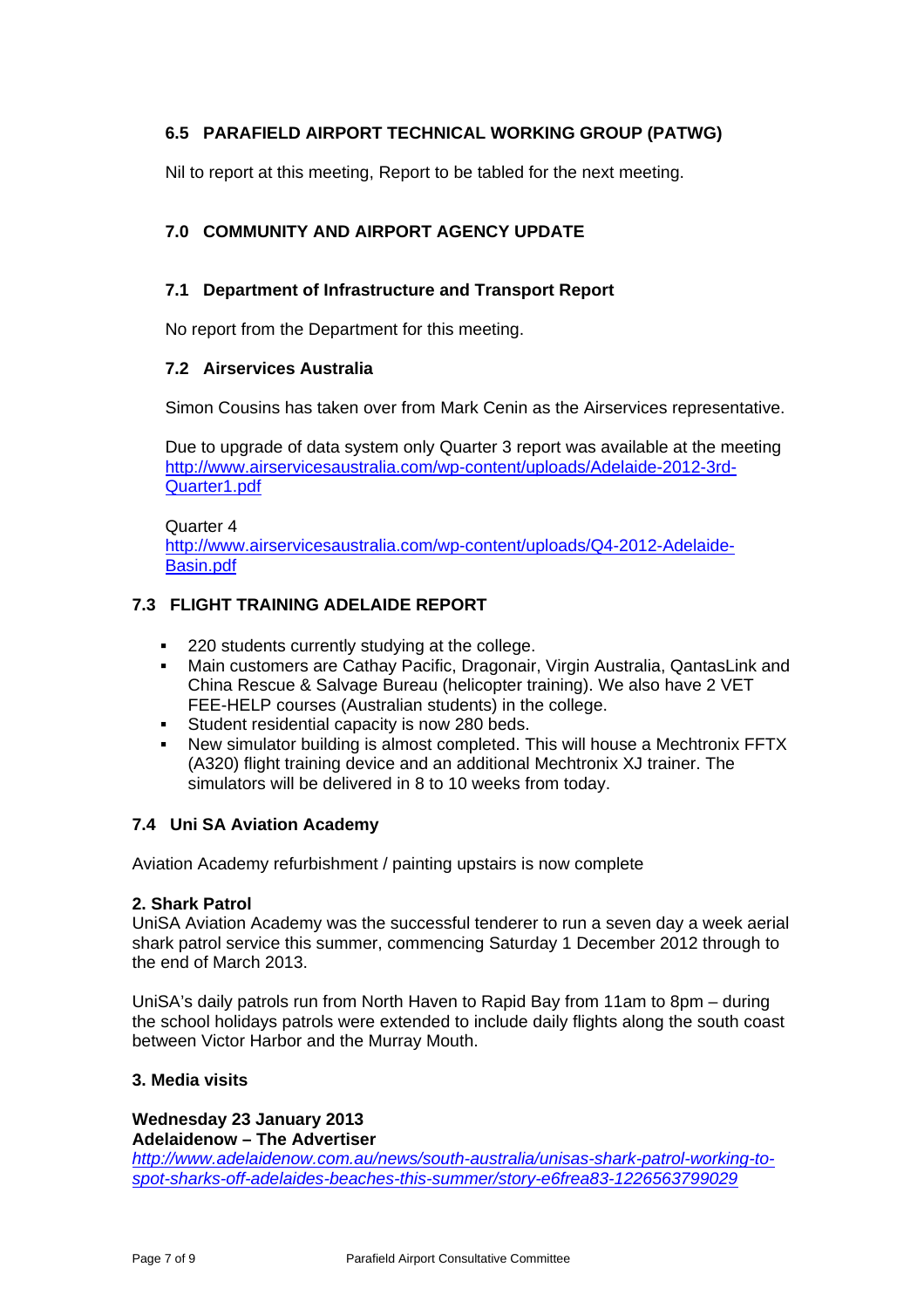

**Friday 1 February 2013 Behind the News, ABC** 

**Thursday 28 February 2013 Channel 10 - 'Totally Wild' filming** 

**4. Visits** 

### **Monday 4 February 2013 Familiarisation Visit by UniSA International (UI)**

## **5. Line Marking – Hangar 55 car park**

Our thanks to Chris Griffiths and Bill Allen for their assistance in providing door clearance painting in the car park adjacent to Hangar 55. The task was completed with the minimum of fuss and within a very short time!

## **7.5 City of Salisbury Report**

Report to be provided.

## **7.6 City of Tea Tree Cully Report**

Report to be provided.

General comments made included:

- Received positive feedback regarding Master Plan;
- Mapping used 'Live life in Modbury'; and
- Illegal dumping is an issue in the City

### **8.0 Other/New Business**

### **8.1 Airservices Australia Proposals for Noise Monitoring**

A proposal was made by Airservices to commence a short-term noise monitoring program around Parafield Airport and surrounding residential areas for aircraft noise and track altitude.

A draft proposal will be ready in coming months for consideration.

It was noted that the last monitoring was conducted around 5 years ago.